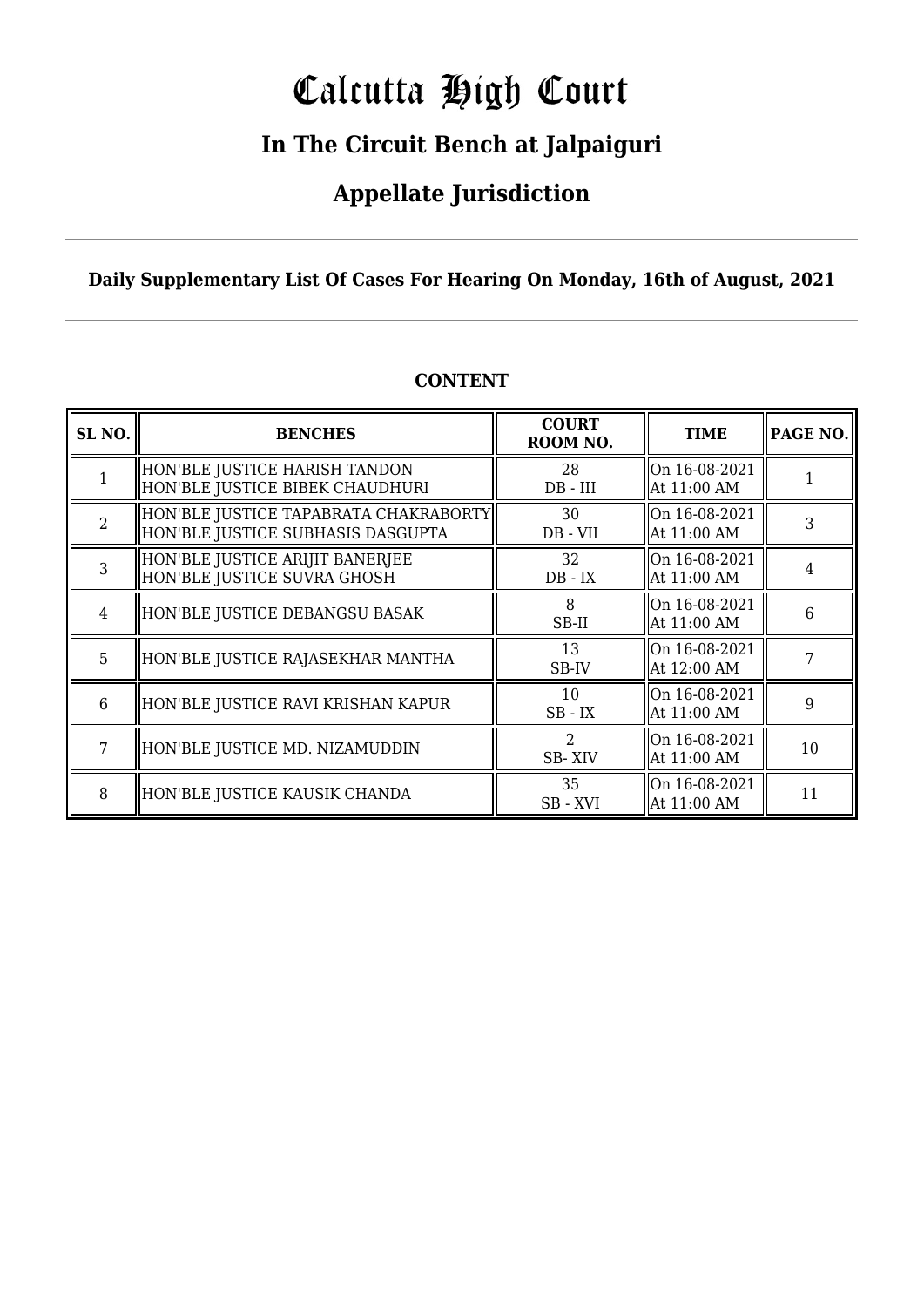

**DAILY CAUSELIST For Monday The 16th August 2021**

**COURT NO. 28**

**DIVISION BENCH (DB - III)**

**AT 11:00 AM**

**HON'BLE JUSTICE HARISH TANDON HON'BLE JUSTICE BIBEK CHAUDHURI**

**(VIA VIDEO CONFERENCE)**

**FROM PRINCIPAL BENCH**

#### **TO BE MENTIONED**

| 1              | CRM/809/2021<br>[17.08.2021]                     | <b>GOPAL NAMA DAS</b><br><b>VS</b><br>THE STATE OF WEST<br><b>BENGAL</b> | MS. SUMAN<br><b>SEHANABIS</b><br>(MANDAL) |
|----------------|--------------------------------------------------|--------------------------------------------------------------------------|-------------------------------------------|
| $\overline{2}$ | CRM/518/2021<br>[17.08.2021]<br>[Dismissed File] | <b>GOPAL NAMODAS</b><br><b>VS</b><br>THE STATE OF WEST<br><b>BENGAL</b>  | <b>HILLOL SAHA</b><br><b>PODDER</b>       |
|                | IA NO: CRAN/1/2021                               |                                                                          |                                           |
|                |                                                  | <b>FOR ORDERS</b>                                                        |                                           |
| 3              |                                                  | IA NO. CRAN/1/2021 RAMESH MANJU BISHNOI@<br>RAMESH MANJU BISHNOY@        | PRITAM ROY<br>PRITAM ROY                  |
|                | $[17.08.2021]$ [II]                              | RAMESH KUMAR BISHNOI                                                     |                                           |
|                | In CRM/497/2021                                  | Vs<br>THE STATE OF WEST<br><b>BENGAL</b>                                 |                                           |
|                |                                                  | <b>APPLICATION FOR BAIL</b>                                              |                                           |
| 4              | CRM/722/2021                                     | RAJESH MUNDA @ GUTTU<br><b>VS</b><br>THE STATE OF WEST<br><b>BENGAL</b>  | <b>ARIJIT GHOSH</b>                       |
| 5              | CRM/748/2021                                     | RANJAN ROY AND ANR<br><b>VS</b><br>State of West Bengal                  | <b>NASER ALI</b>                          |
| 6              | CRM/786/2021                                     | TAPASH SARKAR @ HODOL<br><b>VS</b><br>THE STATE OF WEST<br><b>BENGAL</b> | <b>ANIRBAN BANERJEE</b>                   |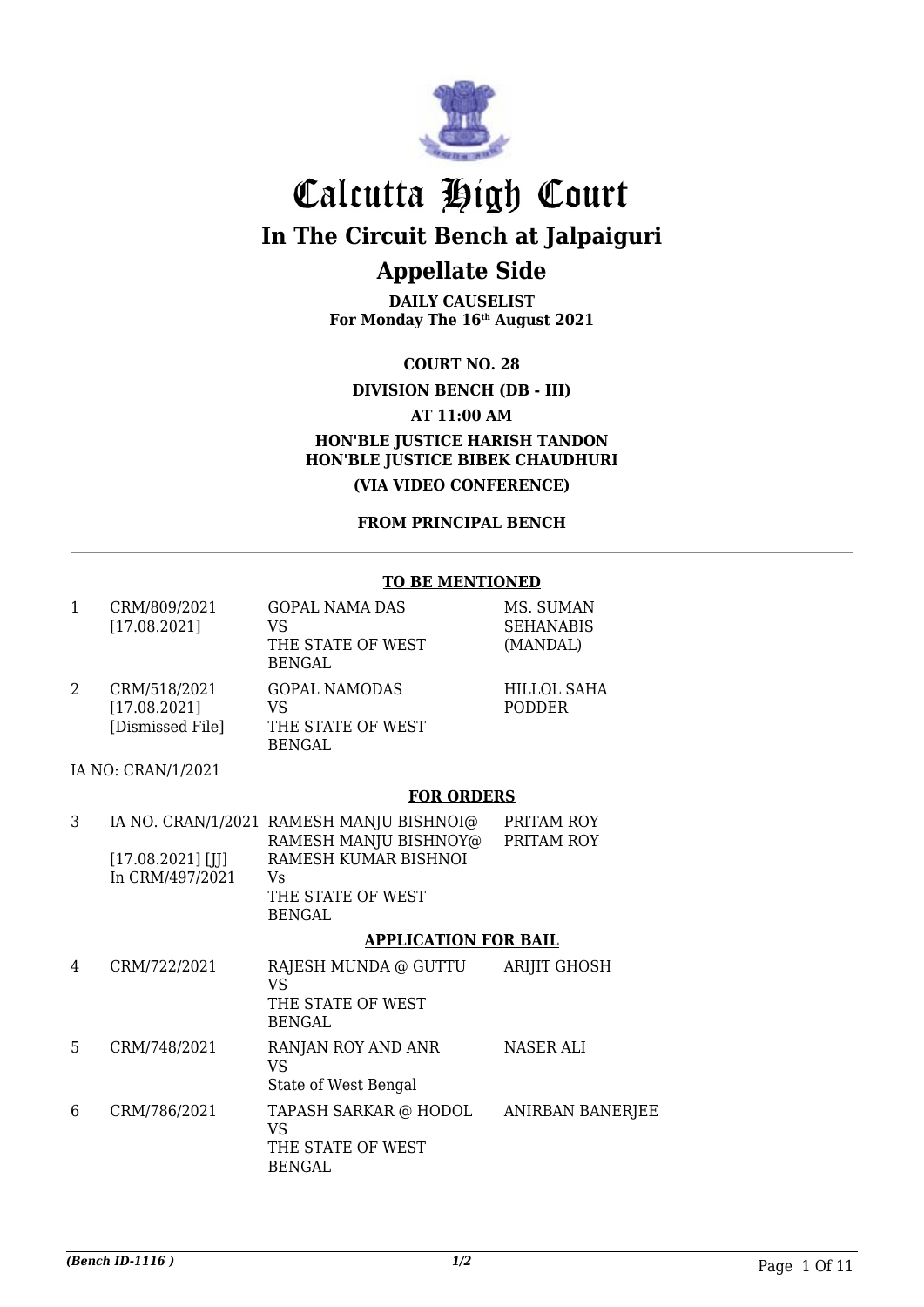| 7  | CRM/812/2021                 | <b>BILTU SEN</b><br><b>VS</b><br>THE STATE OF WEST<br><b>BENGAL</b>                                  | <b>SHYAMAL BARMAN</b>                  |
|----|------------------------------|------------------------------------------------------------------------------------------------------|----------------------------------------|
|    |                              | <b>APPLICATION FOR ANTICIPATORY BAIL</b>                                                             |                                        |
| 8  | CRM/657/2021                 | PARITOSH BOSE AND ANR<br>VS<br>State of West Bengal                                                  | <b>PRAVAS</b><br><b>BHATTACHARYA</b>   |
| 9  | CRM/719/2021                 | NIRMAL BARMAN<br><b>VS</b><br>State of West Bengal                                                   | SANTANU MAJI                           |
| 10 | CRM/759/2021                 | SONATANAN ROY @<br><b>SANATAN ROY</b><br><b>VS</b><br>THE STATE OF WEST<br><b>BENGAL</b>             | HILLOL SAHA<br><b>PODDER</b>           |
| 11 | CRM/764/2021                 | RATUL MALAKAR<br><b>VS</b><br>State of West Bengal                                                   | <b>SANANDA</b><br><b>BHATTACHARYYA</b> |
| 12 | CRM/766/2021                 | MODON DAS @ MADAN DAS<br><b>AND ANR</b><br><b>VS</b><br>THE STATE OF WEST<br><b>BENGAL</b>           | JAYDEEP KANTA<br><b>BHOWMIK</b>        |
| 13 | CRM/780/2021<br>[17.08.2021] | HIRANMOY ROY @<br><b>HIRANMAY ROY</b><br><b>VS</b><br>THE STATE OF WEST<br><b>BENGAL</b>             | <b>ANIRBAN BANERJEE</b>                |
| 14 | CRM/810/2021                 | ABU CHHAYED @ TINKU @<br><b>ABU SAHED AND ORS</b><br><b>VS</b><br>THE STATE OF WEST<br><b>BENGAL</b> | <b>SUDIP GUHA</b>                      |
|    |                              | <b>APPLICATION</b>                                                                                   |                                        |
| 15 | In CRM/510/2021              | IA NO. CRAN/1/2021 BAIDYA CHAKRABORTY<br>Vs<br>THE STATE OF WEST<br><b>BENGAL</b>                    | MADHUSHRI DUTTA<br>MADHUSHRI DUTTA     |
| 16 |                              | IA NO. CRAN/1/2021 NEMAI KARMAKAR @ NIMAI<br>Vs<br>THE STATE OF WEST                                 | KALLAL GHOSH<br>KALLAL GHOSH           |

In CRM/575/2021

BENGAL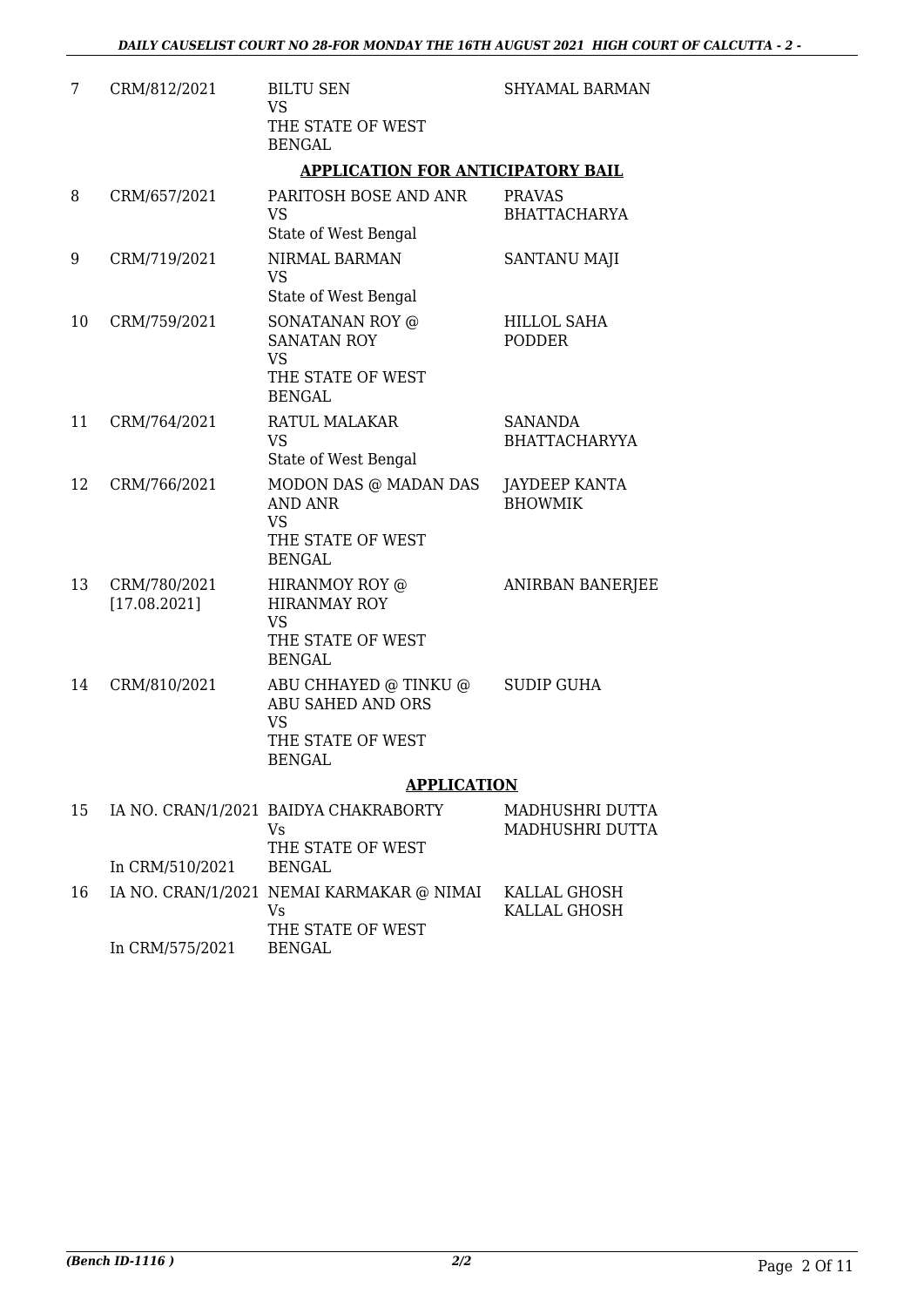

**DAILY CAUSELIST For Monday The 16th August 2021**

**COURT NO. 30**

**DIVISION BENCH (DB - VII)**

**AT 11:00 AM**

**HON'BLE JUSTICE TAPABRATA CHAKRABORTY HON'BLE JUSTICE SUBHASIS DASGUPTA**

**(VIA VIDEO CONFERENCE)**

### **FROM PRINCIPAL BENCH**

### **APPLICATION**

1 CRM/23/2019 Abdul High @ Abdul High Miah VS State of West Bengal

Mahfuz Murshed

IA NO: CRAN/1/2019, CRAN/2/2021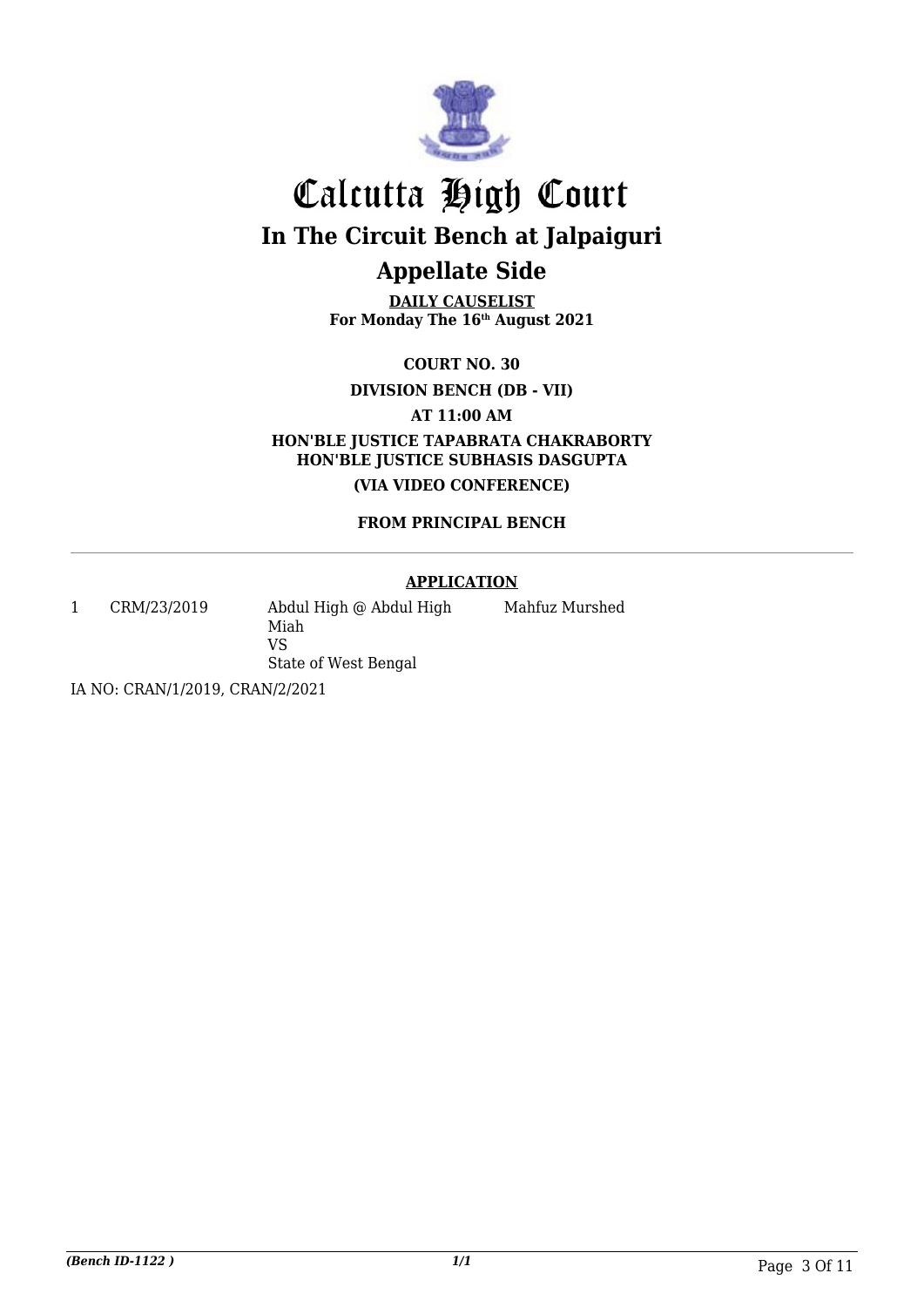

**DAILY CAUSELIST For Monday The 16th August 2021**

**COURT NO. 32**

**DIVISION BENCH (DB - IX)**

**AT 11:00 AM**

**HON'BLE JUSTICE ARIJIT BANERJEE HON'BLE JUSTICE SUVRA GHOSH**

**(VIA VIDEO CONFERENCE)**

**FROM PRINCIPAL BENCH**

#### **APPLICATION FOR BAIL**

| 1 | CRM/744/2021 | KHOKAN ADHIKARY @<br><b>BHOBOR AND ORS</b><br>VS<br>THE STATE OF WEST<br><b>BENGAL</b> | <b>SUDIP GUHA</b>                      |
|---|--------------|----------------------------------------------------------------------------------------|----------------------------------------|
| 2 | CRM/750/2021 | <b>RAJESH SARKAR</b><br><b>VS</b><br>THE STATE OF WEST<br>BENGAL                       | <b>HILLOL SAHA</b><br><b>PODDER</b>    |
| 3 | CRM/772/2021 | JYOTISH BARMAN AND ANR<br>VS<br>THE STATE OF WEST<br><b>BENGAL</b>                     | <b>JAYDEEP KANTA</b><br><b>BHOWMIK</b> |
| 4 | CRM/801/2021 | SAHID MIYA @ SAHID MIAH HILLOL SAHA<br><b>VS</b><br>THE STATE OF WEST<br><b>BENGAL</b> | <b>PODDER</b>                          |
| 5 | CRM/817/2021 | MOMINUL HAQUE @<br><b>PANDEY</b><br><b>VS</b><br>THE STATE OF WEST<br><b>BENGAL</b>    | SUDIP GUHA                             |
| 6 | CRM/819/2021 | SAPATH DAS<br><b>VS</b><br>THE STATE OF WEST<br><b>BENGAL</b>                          | <b>ARIJIT GHOSH</b>                    |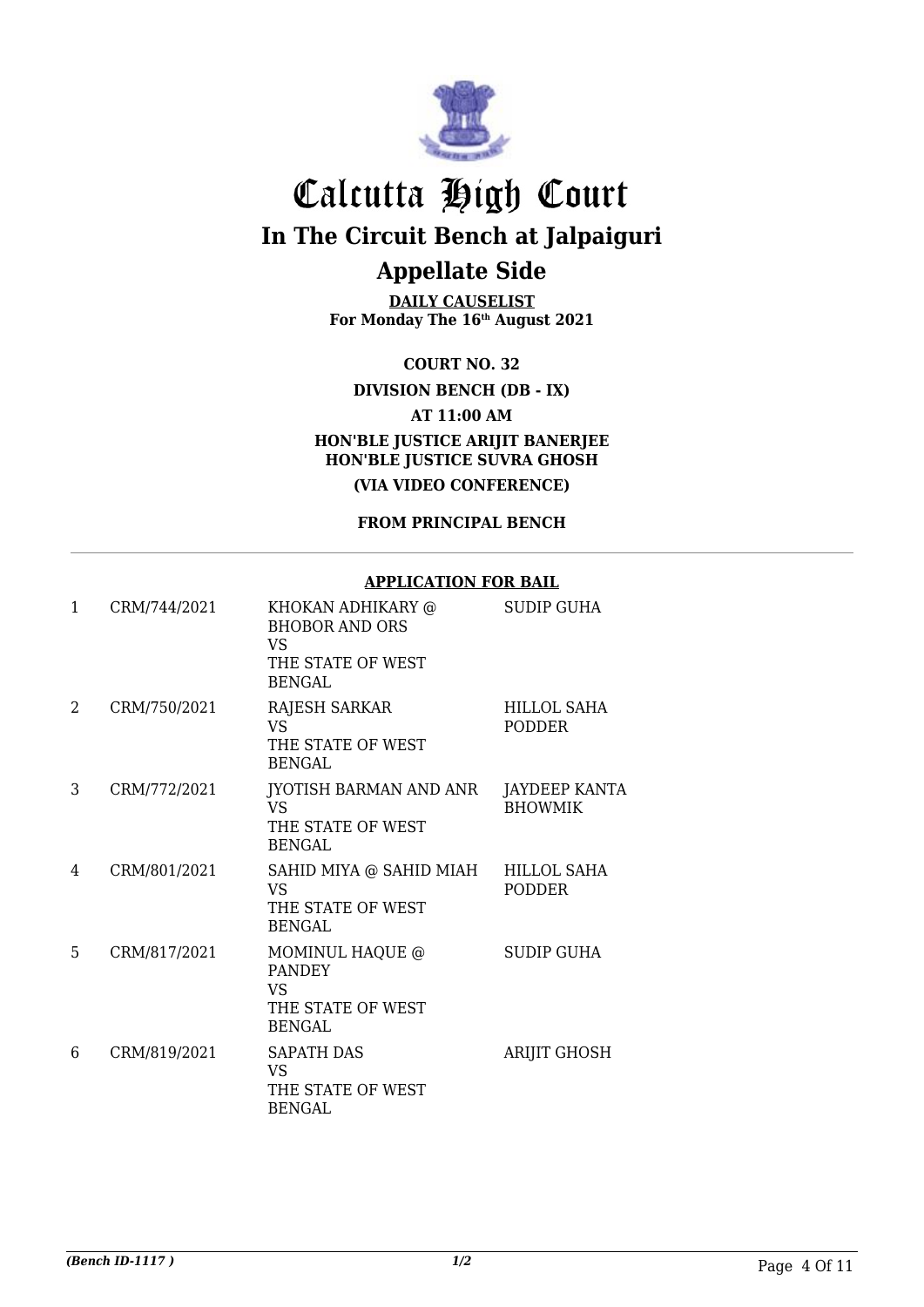| 7  | CRM/820/2021                                                                          | BACHCHA MIYA @ BACHHA<br><b>MIYA AND ORS</b><br><b>VS</b><br>THE STATE OF WEST<br><b>BENGAL</b> | <b>SUDIP GUHA</b>                                                  |
|----|---------------------------------------------------------------------------------------|-------------------------------------------------------------------------------------------------|--------------------------------------------------------------------|
| 8  | CRM/834/2021                                                                          | <b>SUKUMAR SEN</b><br>VS.<br>State of West Bengal                                               | SABIR ALI                                                          |
| 9  | $[19.08.2021]$ [3.00<br>$P.M.$ ]<br>In CRM/479/2021                                   | IA NO. CRAN/1/2021 SOHONLAL AND ANR<br>Vs.<br>THE STATE OF WEST<br><b>BENGAL</b>                | JAYDEEP KANTA<br><b>BHOWMIK</b><br>JAYDEEP KANTA<br><b>BHOWMIK</b> |
| 10 | IA NO. CRAN/1/2021 RUSTOM MIAH<br>$[19.08.2021]$ $[3.00]$<br>P.M.]<br>In CRM/509/2021 | Vs<br>THE STATE OF WEST<br><b>BENGAL</b>                                                        | <b>ARUSHI RATHORE</b><br><b>ARUSHI RATHORE</b>                     |
| 11 | [19.08.2021]<br>In CRM/429/2021                                                       | IA NO. CRAN/1/2021 NANDALAL SARKAR<br>Vs<br>THE STATE OF WEST<br><b>BENGAL</b>                  | ARNAB SAHA<br><b>ARNAB SAHA</b>                                    |
| 12 | IA NO. CRAN/1/2021 ANCHHAR ALI<br>In CRM/529/2021                                     | Vs<br>THE STATE OF WEST<br><b>BENGAL</b>                                                        | <b>SABIR ALI</b><br><b>SABIR ALI</b>                               |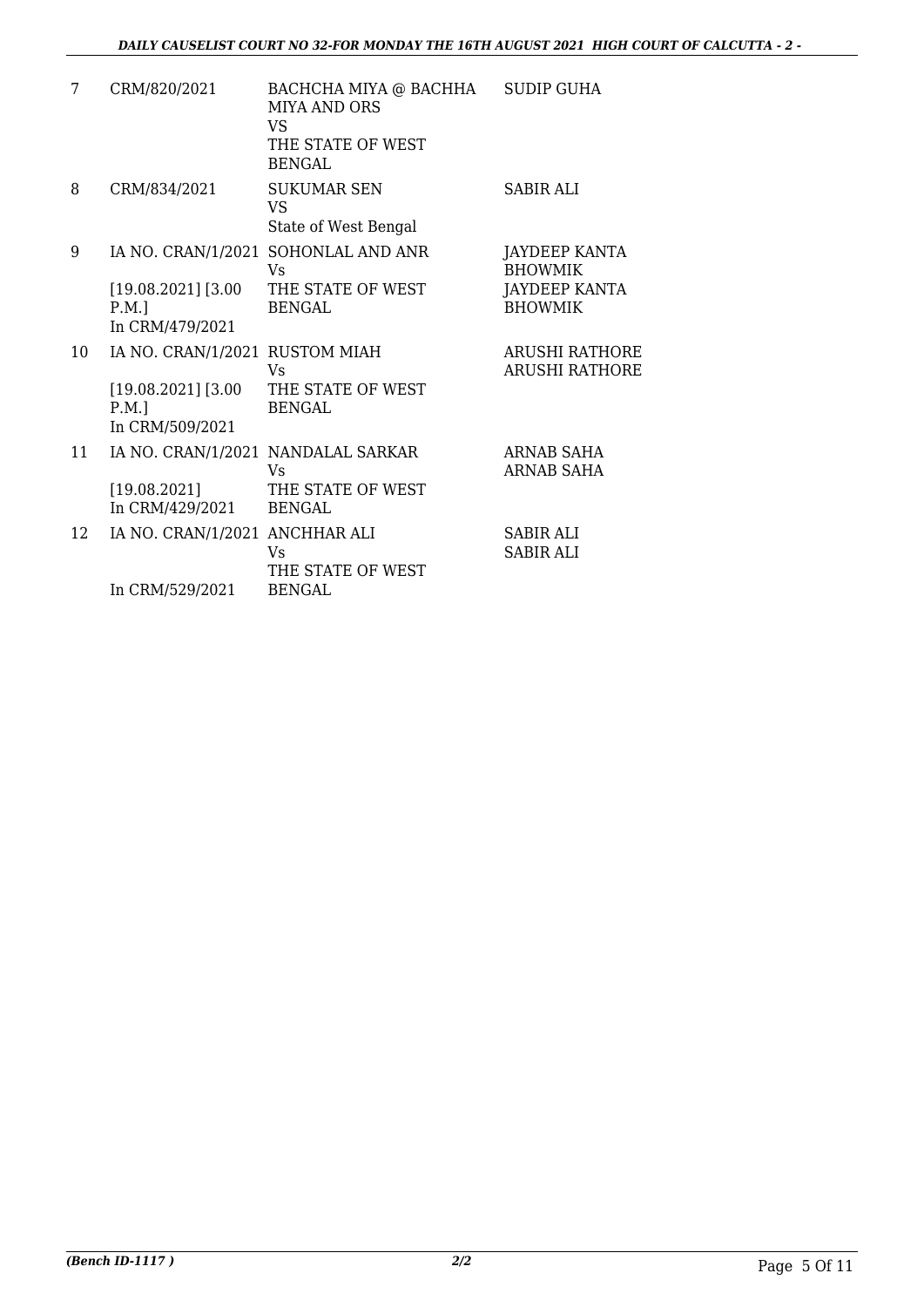

**DAILY CAUSELIST For Monday The 16th August 2021**

**COURT NO. 8 SINGLE BENCH (SB-II) AT 11:00 AM HON'BLE JUSTICE DEBANGSU BASAK (VIA VIDEO CONFERENCE)**

**FROM PRINCIPAL BENCH**

#### **MOTION**

| $\mathbf{1}$ | WPA/1142/2021 | M/S. JALPAIGURI WOOD<br><b>CRAFT AND ANR</b><br>VS.<br>THE STATE OF WEST<br><b>BENGAL AND ORS</b>     | DEBORSHI DHAR        |
|--------------|---------------|-------------------------------------------------------------------------------------------------------|----------------------|
| 2            | WPA/1143/2021 | M/S SAHA PLYWOOD<br><b>INDUSTRIES AND ANR</b><br>VS.<br>THE STATE OF WEST<br><b>BENGAL AND ORS</b>    | <b>DEBORSHI DHAR</b> |
| 3            | WPA/1144/2021 | LAXMI TIMBER INDUSTRIES<br>AND ANR<br><b>VS</b><br>THE STATE OF WEST<br><b>BENGAL AND ORS</b>         | DEBORSHI DHAR        |
| 4            | WPA/1151/2021 | S.A. PLYWOOD INDUSTRY<br>PVT. LTD. AND ANR<br><b>VS</b><br>THE STATE OF WEST<br><b>BENGAL AND ORS</b> | <b>DEBORSHI DHAR</b> |
| 5            | WPA/1153/2021 | TIRUPATI PLYWOOD<br><b>INDUSTRIES AND ANR</b><br>VS<br>THE STATE OF WEST<br><b>BENGAL AND ORS</b>     | DEBORSHI DHAR        |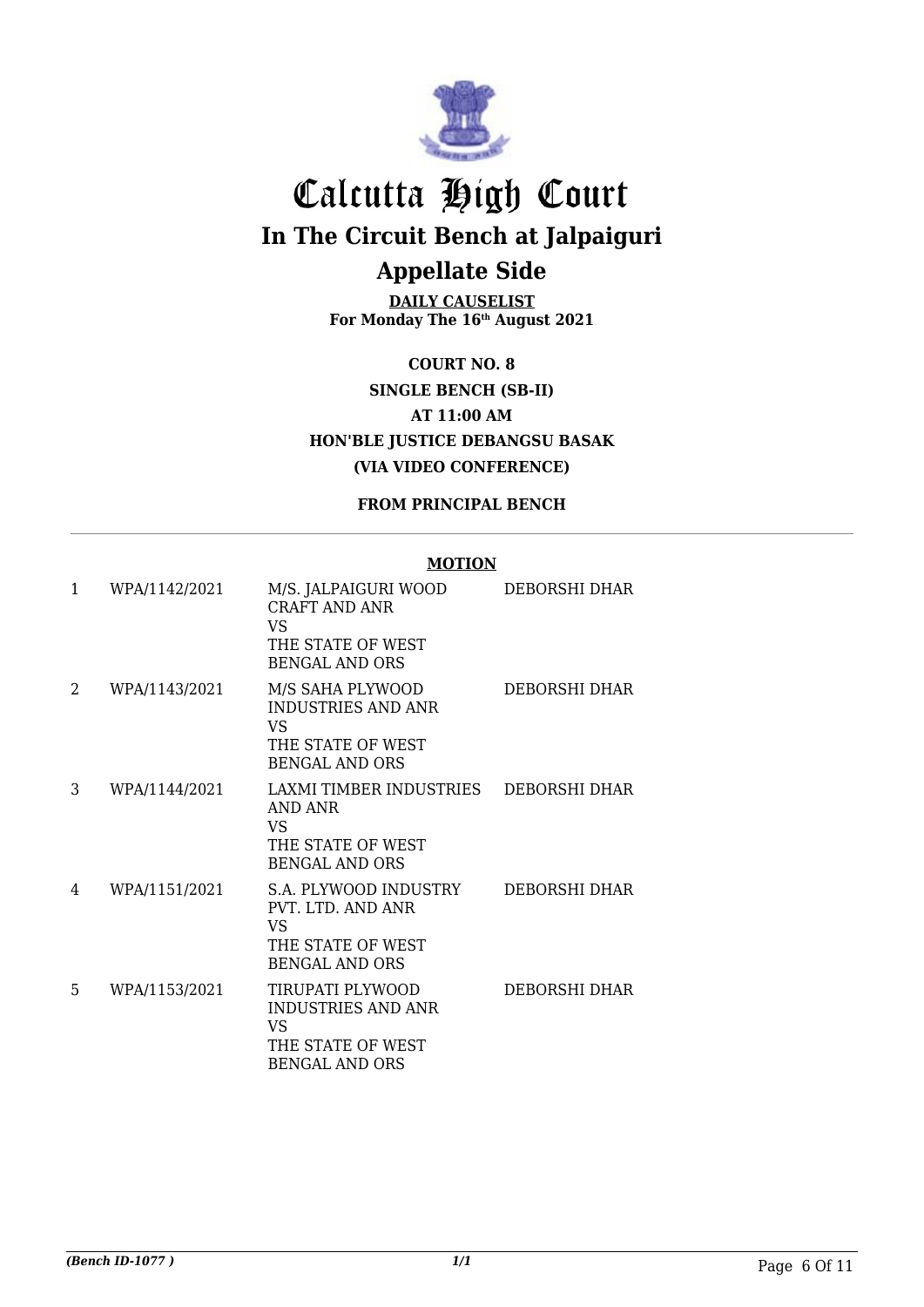

**DAILY CAUSELIST For Monday The 16th August 2021**

**COURT NO. 13**

### **SINGLE BENCH (SB-IV)**

### **HON'BLE JUSTICE RAJASEKHAR MANTHA**

|   |               | <b>MOTION</b>                                                                                                 |                      |
|---|---------------|---------------------------------------------------------------------------------------------------------------|----------------------|
| 1 | WPA/1145/2021 | M/S BENGAL PLYWOOD<br><b>INDUSTRIES AND ANR</b><br><b>VS</b><br>THE STATE OF WEST                             | DEBORSHI DHAR        |
|   |               | <b>BENGAL AND ORS</b>                                                                                         |                      |
| 2 | WPA/1146/2021 | <b>OMKARESHWAR</b><br>PLAYWOOD INDUSTRIES<br><b>AND ANR</b><br><b>VS</b>                                      | <b>DEBORSHI DHAR</b> |
|   |               | THE STATE OF WEST<br><b>BENGAL AND ORS</b>                                                                    |                      |
| 3 | WPA/1147/2021 | M/s. DEBICA INDUSTRIES<br>AND ANR<br><b>VS</b><br>THE STATE OF WEST<br><b>BENGAL AND ORS</b>                  | DEBORSHI DHAR        |
| 4 | WPA/1148/2021 | TEESTA PARTICLE BOARD<br><b>INDUSTRIES AND ANR</b><br><b>VS</b><br>THE STATE OF WEST<br><b>BENGAL AND ORS</b> | DEBORSHI DHAR        |
| 5 | WPA/1149/2021 | <b>AGARWAL PLYWOOD</b><br><b>INDUSTRIES</b><br><b>VS</b><br>THE STATE OF WEST<br><b>BENGAL AND ORS</b>        | <b>DEBORSHI DHAR</b> |
| 6 | WPA/1150/2021 | <b>B.B.C. PLYBOARDS INDIA</b><br>AND ANR<br><b>VS</b><br>THE STATE OF WEST<br><b>BENGAL AND ORS</b>           | <b>DEBORSHI DHAR</b> |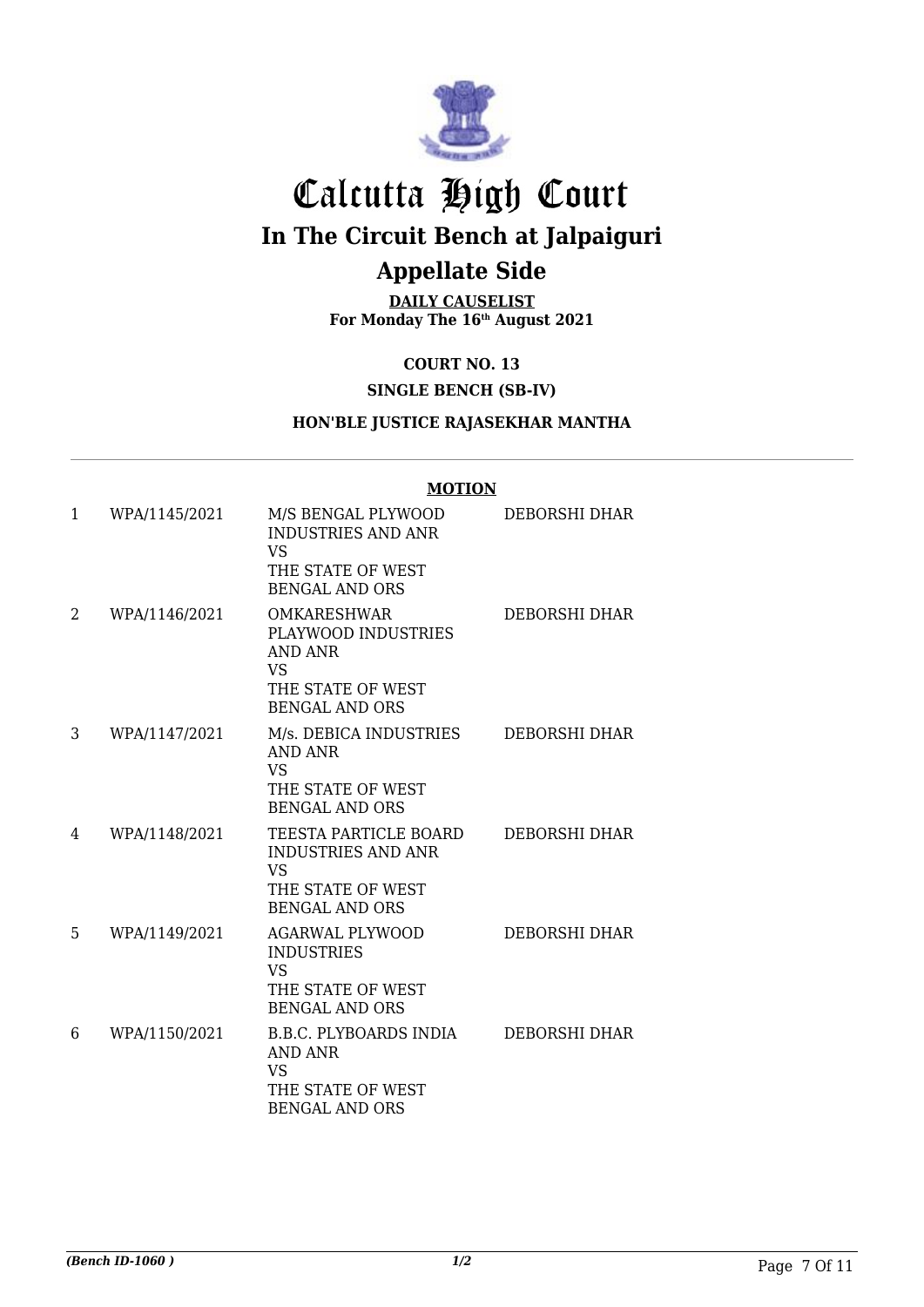| 7  | WPA/1154/2021 | KUMAR ATANU<br>VS<br>THE STATE OF WEST<br><b>BENGAL AND ORS</b> | KUMAR SHANTANU        |
|----|---------------|-----------------------------------------------------------------|-----------------------|
| 8  | WPA/1156/2021 | SUBRATA PATRA AND ORS<br>VS<br>Union of India AND ORS           | JOYJIT DUTTA          |
| 9  | WPA/1158/2021 | DHIRAJ GHOSH<br>VS<br>Union of India AND ORS                    | JAGRITI MISHRA        |
| 10 | WPA/1166/2021 | <b>AVIJIT BISWAS</b><br>VS<br>STATE OF WEST BENGAL<br>AND ORS.  | <b>ABHIJIT SARKAR</b> |
| 11 | WPA/1167/2021 | BABU NANDA MISHRA<br>VS<br>STATE OF WEST BENGAL<br>AND ORS.     | <b>KAUSTUV SHOME</b>  |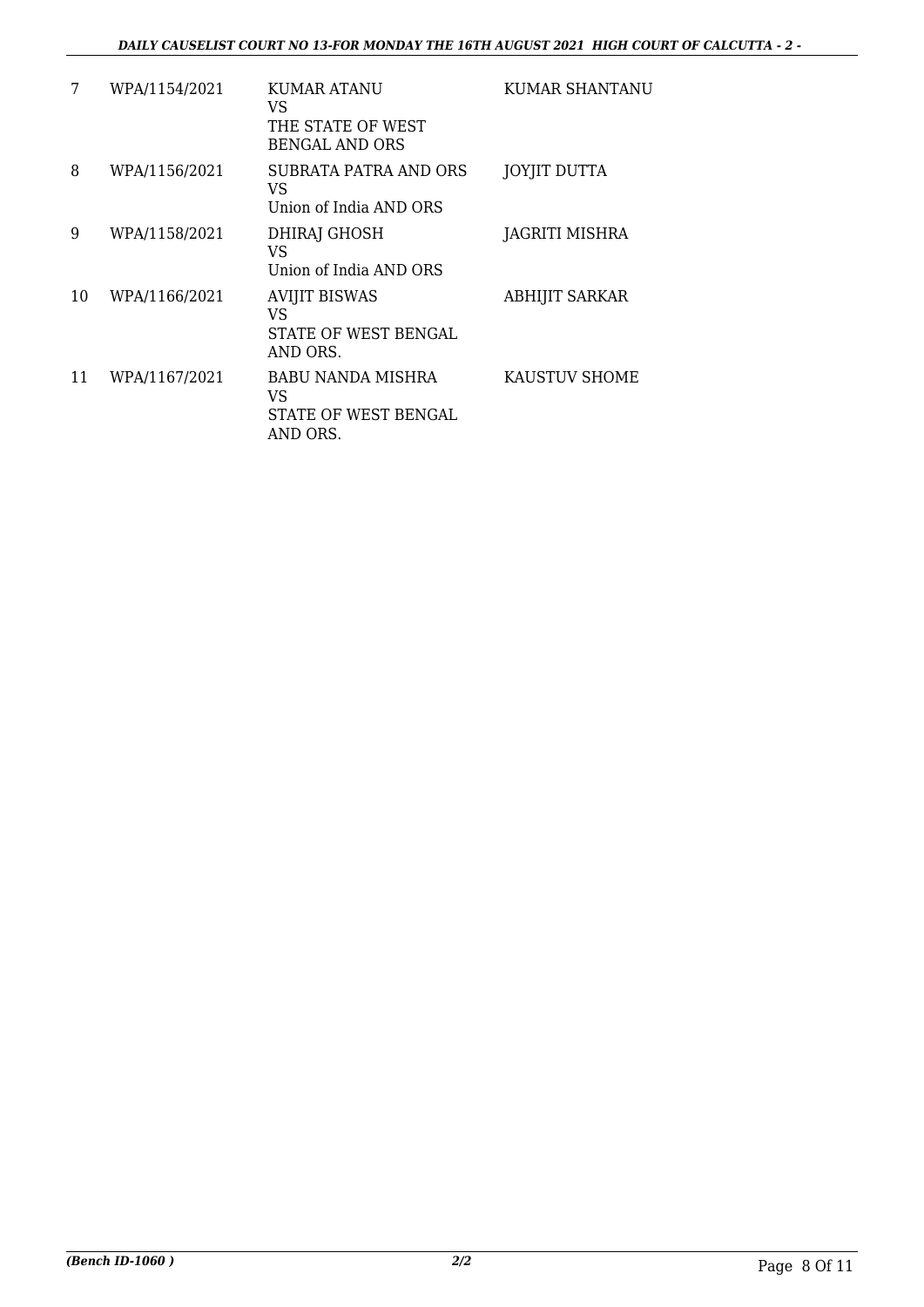

**DAILY CAUSELIST For Monday The 16th August 2021**

**COURT NO. 10 SINGLE BENCH (SB - IX) AT 11:00 AM HON'BLE JUSTICE RAVI KRISHAN KAPUR (VIA VIDEO CONFERENCE)**

**FROM PRINCIPAL BENCH**

### **MOTION**

1 WPA/1091/2021 SUSHILA BARMAN

VS THE STATE OF WEST BENGAL AND ORS

SUBHASISH MISRA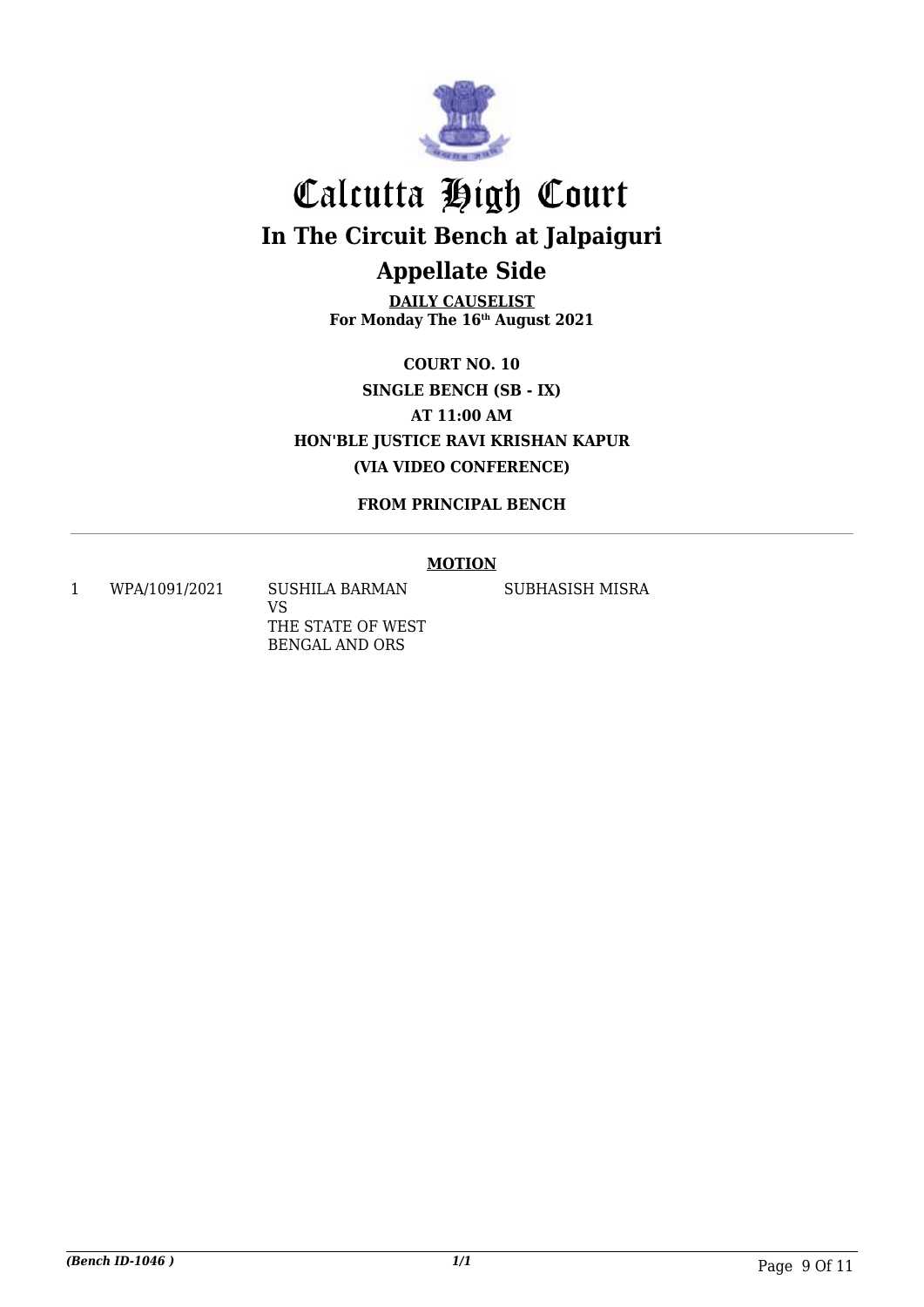

**DAILY CAUSELIST For Monday The 16th August 2021**

**COURT NO. 2 SINGLE BENCH (SB- XIV) AT 11:00 AM HON'BLE JUSTICE MD. NIZAMUDDIN (VIA VIDEO CONFERENCE)**

**FROM PRINCIPAL BENCH**

#### **MOTION**

1 WPA/1128/2021 CHANDAN CHATTERJEE VS Union of India AND ORS

PROTYUSH **CHATTERJEE**